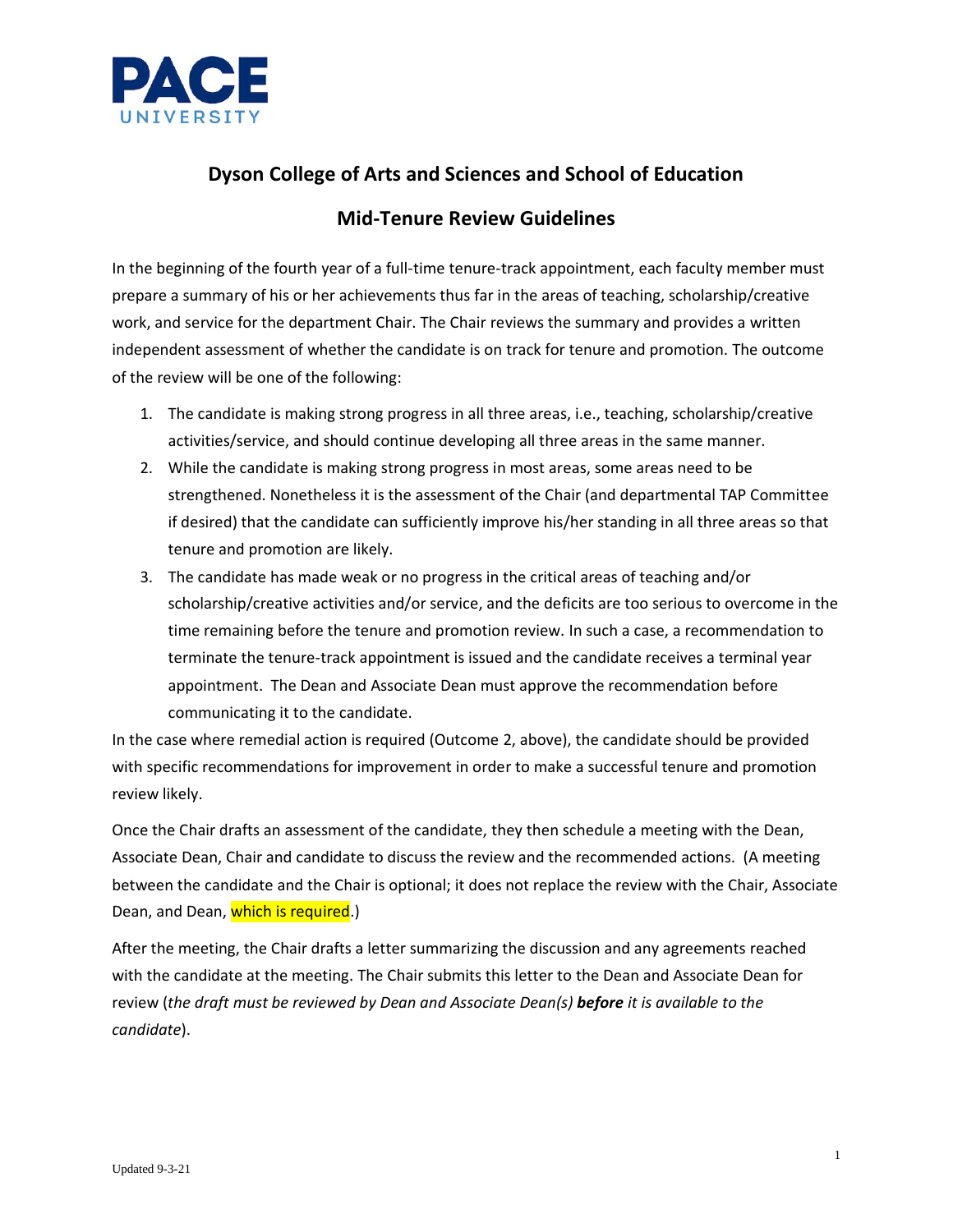

The Dean's Office then submits the approved and signed (by Chair, Associate Dean(s), and Dean) final letter to [interfolio@pace.edu,](mailto:interfolio@pace.edu) to secure signature from the candidate. A fully signed letter is then provided by the candidate in their case in Interfolio.

If you have any questions about this process, please contact your Associate Dean.

## **Guidelines for Preparing Dossiers**

The purpose of the eDossier is to reflect both your academic and professional qualifications and your performance as a faculty member. The dossier presents the evidence upon which the provost will make a determination on promotion. Therefore, it is important that it be as representative, complete and clear as possible. A concise and relatively uniform presentation aids in the evaluation process. Carelessly presented dossiers can hinder an effective evaluation.

It is recommended to participate in the Faculty Center's [Academic Portfolio Workshop](https://www.pace.edu/faculty-center/events/academic-portfolio-workshop) held in January and June.

You may find it helpful to ask colleagues who have recently been through the process to let you review their materials. Find a supportive colleague to discuss dossier preparation in general, to offer suggestions and to read your dossier before you turn it in.

For assistance regarding Interfolio or questions regarding Mid-tenure, contact Ally Kimmel in the Faculty Center 212-346-1471; [interfolio@pace.edu.](mailto:interfolio@pace.edu) It is to your benefit to initiate contact with Ally early in the process.

**Please note**: Microsoft Word sometimes makes automatic bookmarks, or Headings as they are called in Word. For help in editing or removing these bookmarks, please contact Ally Kimmel. (Note: PowerPoint and Excel automatically create bookmarks based on slides and sheets/tabs.)

### **Formatting Guideline for Dossier:**

- **Heading on first page:** (Center on top of page) Full name, Department, Rank
- **Heading on pages two and on**: Last name, First initial top right corner
- **Font**: Times New Roman or similar
- **Font size**: 11 PT or larger
- **Spacing**: 1.5 lines
- **Page margins**: 1 inch all around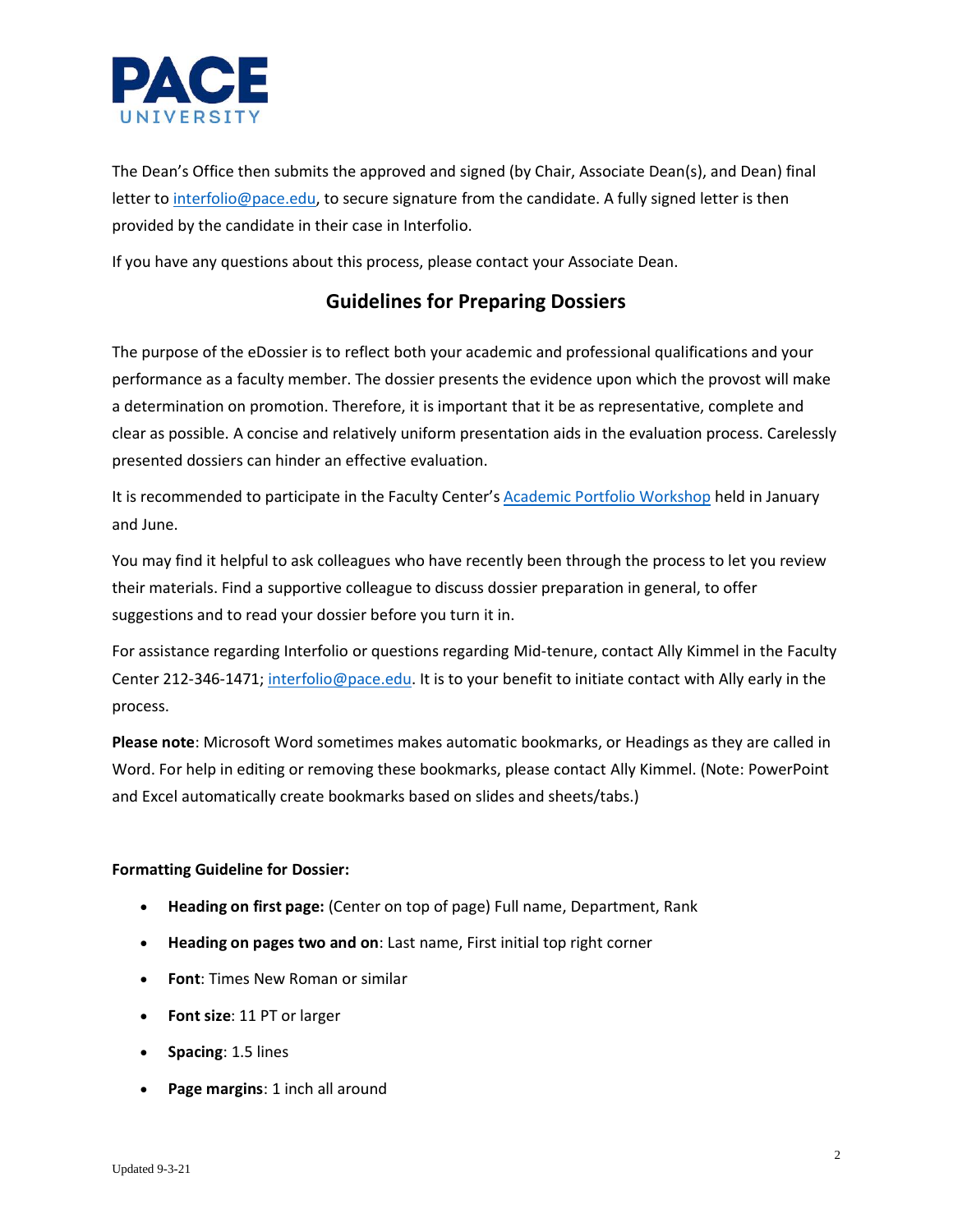

### *Section 1: Curriculum Vitae – Length ≤ 15 pages*

The curriculum vitae is a factual summary of your career.

### *Section 2: An Executive Summary – Length = 1 page*

The executive summary highlights your accomplishments and expertise in the areas of teaching, professional/practicum (if appropriate), and service.

### *Section 3: Teaching Statement – Length ≤ 5 pages*

This statement should include:

- Teaching Philosophy
- Teaching Responsibilities Include any courses you developed
- Teaching Evaluations
- Future Teaching Goals

### *Section 4: Scholarship/Research Statement - Length ≤ 5 pages*

This statement should include:

- Introduction to your research or scholarship work.
- A description of your scholarship and its impact, influence, and importance in your discipline.
- Published work, work in progress with anticipated completion dates, and grants, applied for and received, or approved and not funded (substantiated by documents), is appropriate.
- Other means used to share research findings, knowledge, creative or artistic work and thinking, such as presentations at professional meetings, seminars, exhibitions, performances, or public forums.
- Specify dates, sponsoring organizations, locations, and nature of participation (e.g., coordinator, presenter, or panelist; titles of sessions/papers, etc.).

### *Section 5: Service Statement - Length ≤ 5 pages*

This statement should include:

- Internal Service A list of your internal service at the department, school, and/or university levels; this list can be bulleted.
- External Service A list of your external service that is relevant at the community, local, national, and/or international, professional levels; this list can be bulleted.